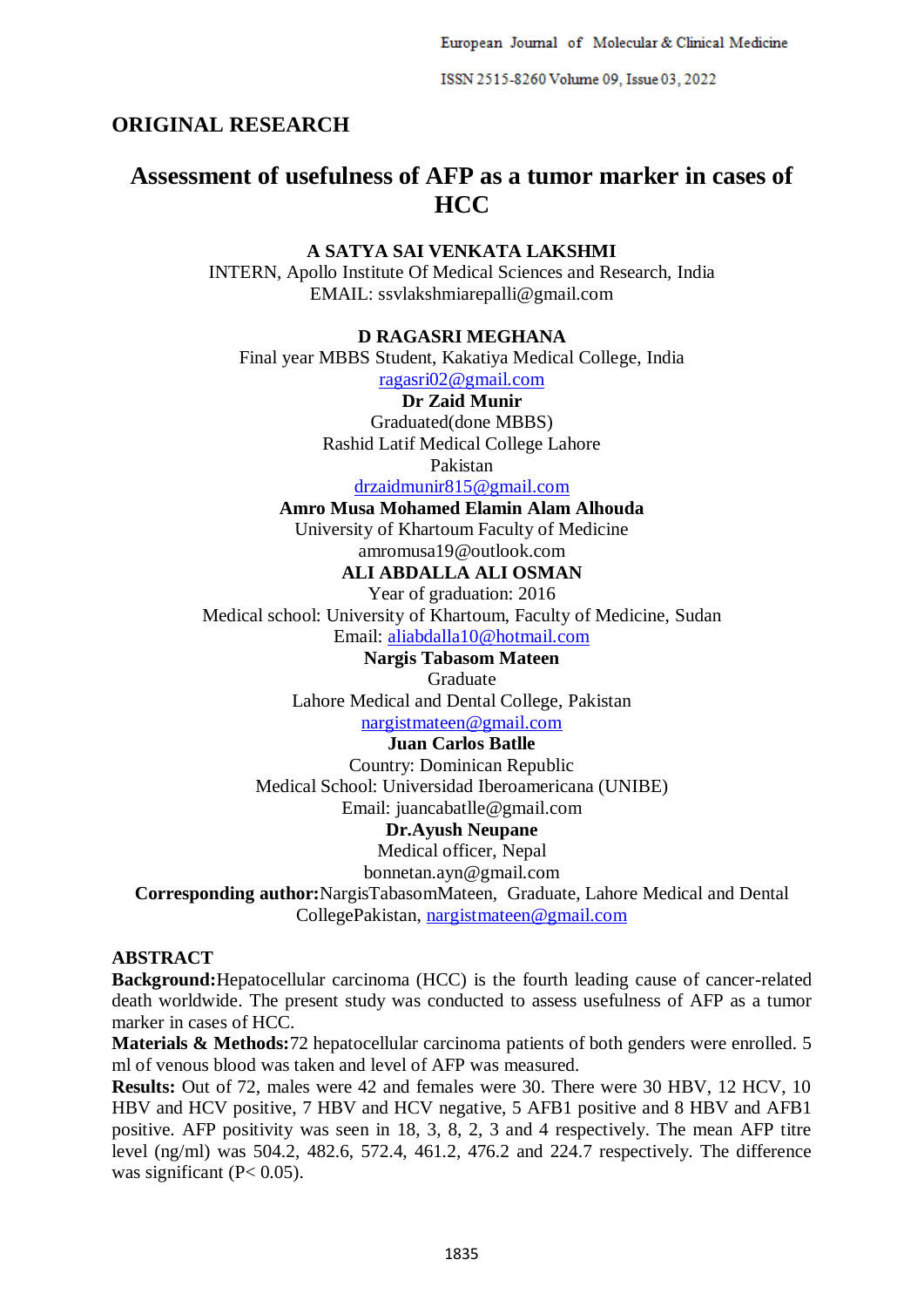ISSN 2515-8260 Volume 09, Issue 03, 2022

**Conclusion:** Overall positivity pattern of AFP in HCC does indicate that higher levels of AFP are observed with hepatitis virus positivity, especially with HBV.

**Key words:**cancer, hepatocellular carcinoma, tumour

## **Introduction**

Hepatocellular carcinoma (HCC) is the fourth leading cause of cancer-related death worldwide. The prevalence of HCC in autopsied Indians is low, and varies between 0.2% and 1.9%.In the ordinary diagnostic process of HCC, a space-occupying lesion in the liver is first detected by imaging modalities such as ultrasonography and then confirmed by dynamic CT or MRI with contrast media.<sup>1</sup> Typical HCC shows hypervascularity in the arterial phase and washout of contrast media in the portal-venous phase. The final diagnosis was made pathologically when a patient receives percutaneous biopsy, hepatic resection, or liver transplantation.<sup>2</sup>

Alphafetoprotein (AFP) has served as a diagnostic test for HCC since the 1970s, when most patients with HCC were diagnosed at an advanced stage with clinical symptoms.<sup>3</sup>Alphafetoprotein (AFP), a 70-KDa glycoprotein tumor marker, is increased in the majority of patients with HCC and other gastrointestinal tumors. AFP is normally produced during fetal development by the liver and yolk sac. After birth, the levels drop off rapidly, and by the second year only trace amounts are detectable in serum.<sup>4</sup>Concentrations higher than 500 ng/ml can be confirmatory in that situation. Nowadays quite a few small HCCs (e.g., 3 cm or smaller) can be detected owing to advances in imaging modalities, and it is known that significant numbers of small HCCs do not secrete a diagnostic level of  $AFP<sub>1</sub>$ <sup>5</sup> Furthermore, AFP levels are elevated both in patients with HCC and in those with chronic liver diseases, and there is a wide overlap between the two groups. Thus, the role of AFP as a diagnostic test is getting smaller. <sup>6</sup>The present study was conducted to assess usefulness of AFP as a tumor marker in cases of HCC.

#### **Materials & Methods**

The present study comprised of 72 hepatocellular carcinoma patients of both genders. The consent was obtained from all patients.

Data such as name, age, gender etc. was recorded. Sociodemographic characteristics, diet, cigarette smoking habits, consumption of alcohol, betel nut chewing, their medical and surgical history, and any family history of HCC were recorded. 5 ml of venous blood was taken and level of AFP was measured. Data thus obtained were subjected to statistical analysis. P value  $< 0.05$  was considered significant.

# **Results**

| Total-72 |             |        |  |  |  |  |
|----------|-------------|--------|--|--|--|--|
| Gender   | <b>Male</b> | Female |  |  |  |  |
| Number   | 44          | 30     |  |  |  |  |

#### **Table I Distribution of patients**

Table I shows that out of 72, males were 42 and females were 30.

#### **Table II Alpha-fetoprotein positivity profile in hepatocellular carcinoma**

| <b>Parameters</b>    | <b>Number</b> | <b>AFP</b> positivity | <b>Mean titre</b> | <b>P</b> value |
|----------------------|---------------|-----------------------|-------------------|----------------|
| HRV                  |               |                       | 504.2             |                |
|                      |               |                       | 482.6             |                |
| HBV and HCV positive |               |                       |                   |                |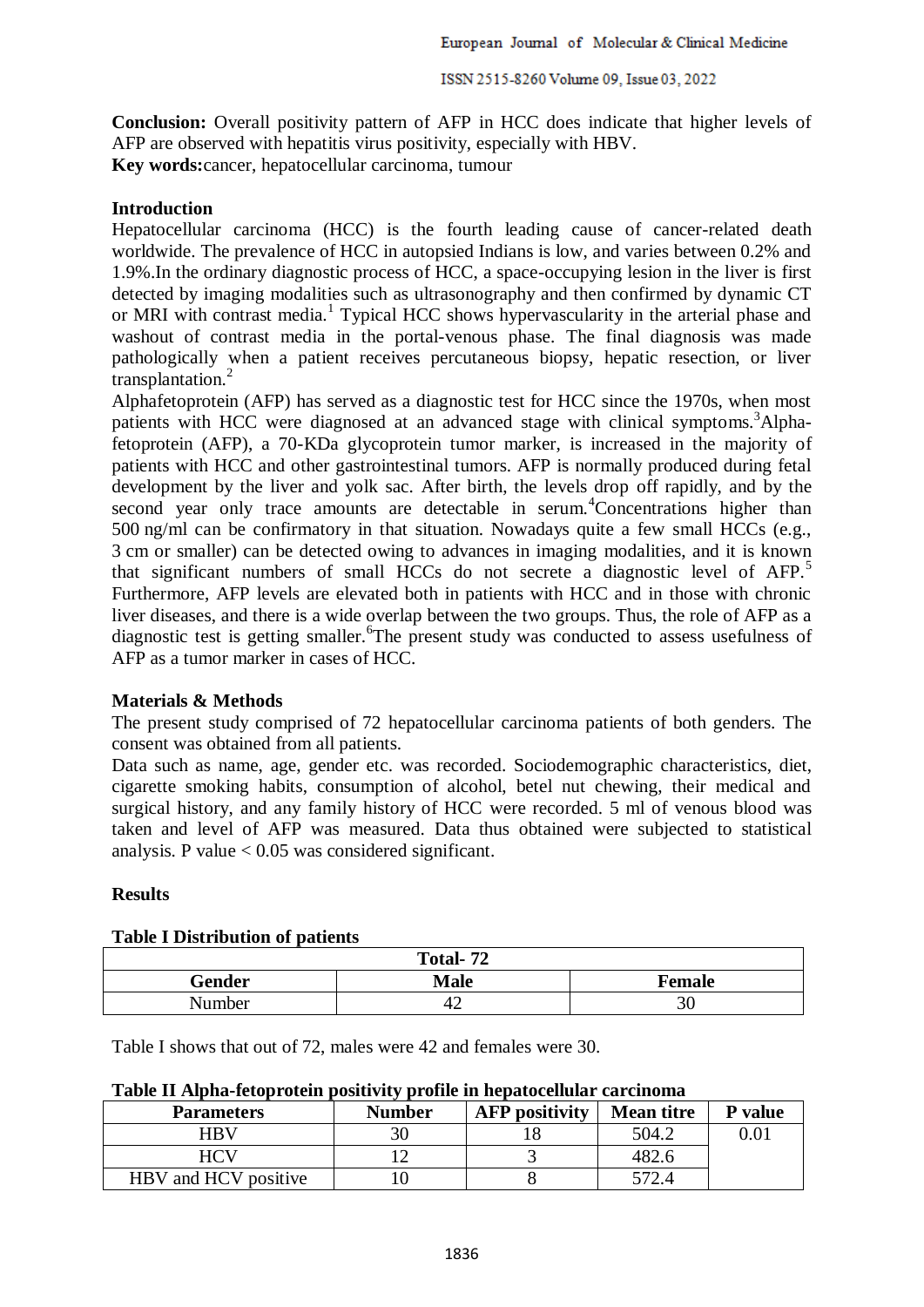ISSN 2515-8260 Volume 09, Issue 03, 2022

| HBV and HCV negative  |  |       |  |
|-----------------------|--|-------|--|
| AFB1 positive         |  | .76   |  |
| HBV and AFB1 positive |  | 224.1 |  |

Table II, graph I, II shows that there were 30 HBV, 12 HCV, 10 HBV and HCV positive, 7 HBV and HCV negative, 5 AFB1 positive and 8 HBV and AFB1 positive. AFP positivity was seen in 18, 3, 8, 2, 3 and 4 respectively. The mean AFP titre level (ng/ml) was 504.2, 482.6, 572.4, 461.2, 476.2 and 224.7 respectively. The difference was significant (P< 0.05).

**Graph IAlpha-fetoprotein positivity profile in hepatocellular carcinoma**





**Graph IIAlpha-fetoprotein positivity profile in hepatocellular carcinoma**

# **Discussion**

AFP may be useful in the diagnosis and follow-up of cases of HCC, although increased levels are associated with malignancies other than primary  $HCC$ .<sup>7</sup> Studies suggest that in patients thought to have HCC on clinical grounds, AFP levels >400 ng/ml should strongly confirm the presence of HCC by a tissue diagnosis.<sup>8</sup> Some patients with primary hepatic cancer will have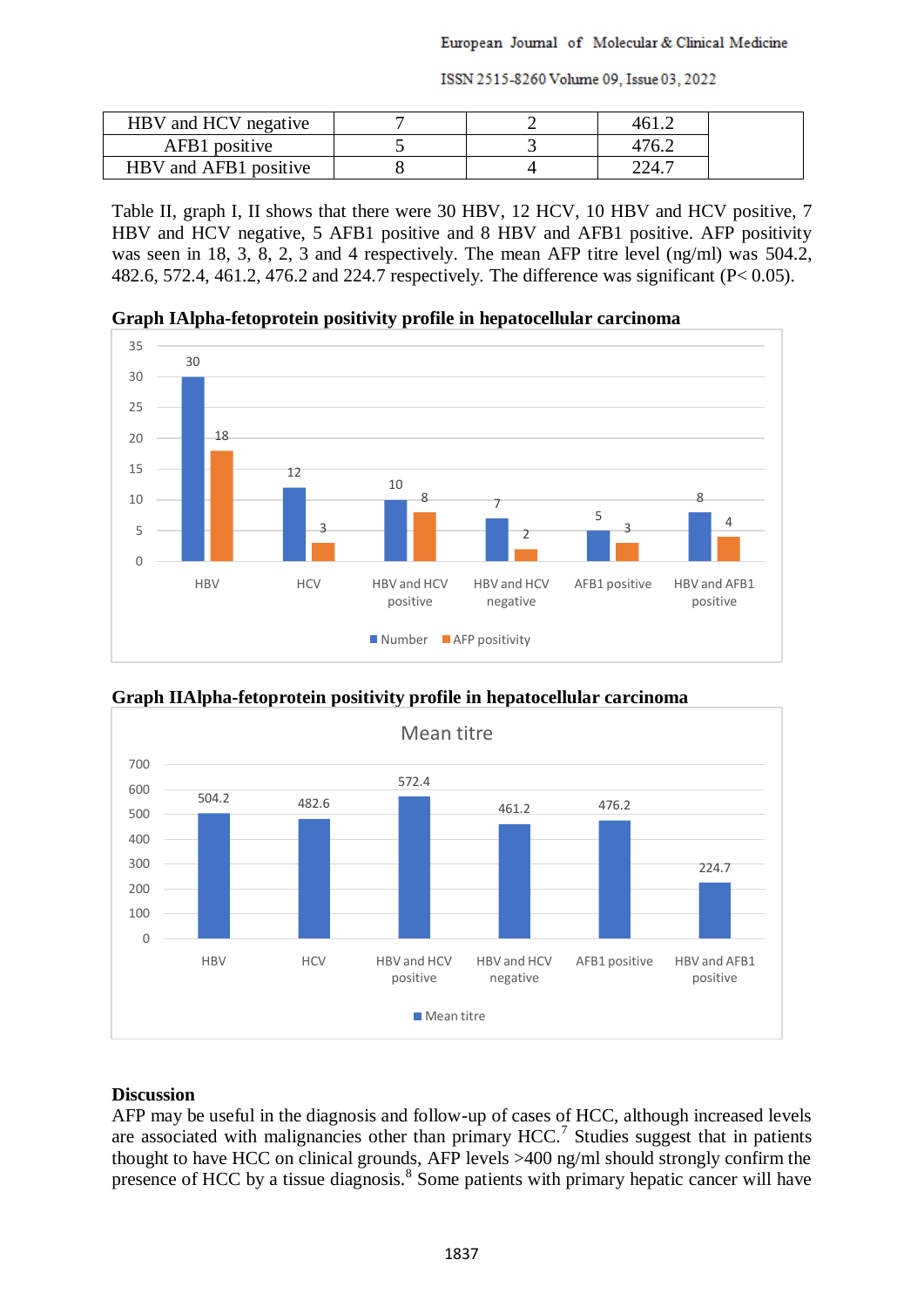#### ISSN 2515-8260 Volume 09, Issue 03, 2022

normal AFP levels, and normal or moderately elevated levels should not exclude a diagnosis of HCC, although the usefulness in follow-up of patients under treatment for hepatoma has not been examined systematically.<sup>9</sup> Thus, this marker is believed to be useful in following the clinical course of persons with HCC.<sup>10</sup> It has been suggested that the AFP values are more likely to be elevated with the stage of such cancers and are of prognostic value to check the efficacy of treatment of HCC. Levels of serum AFP are widely used for HCC screening in patients with chronic liver disease (CLD). The relationship between viral etiology and AFP levels in HCC is still unclear.11,12The present study was conducted to assess usefulness of AFP as a tumor marker in cases of HCC.

In present study, out of 72, males were 42 and females were 30. Murugavelet  $al<sup>13</sup>$  verified the usefulness of alpha-fetoprotein (AFP) as a tumor marker and analyzed the influence of viral etiology on AFP levels in HCC. Of a total of 1012 cases with liver disease, 202 were investigated for the presence of AFP (142 HCC cases, 30 cirrhosis cases, and 30 chronic liver disease (CLD) cases). In addition, serum samples from 30 healthy patients, 30 hepatitis B surface antigen (HBsAg) carriers, and 30 acute viral hepatitis cases were included as controls. AFP was quantitatively determined using a commercial ELISA (Quorum Diagnostics, Canada). Out of the 142 HCC cases screened for AFP, aflatoxin B1 (AFB1) detection was carried out in 38 HCC cases using an in-house immunoperoxidase test. Results: In HBV and HCV co-infected HCC cases, the AFP positivity was 85.7%. In HBV aloneassociated HCC, the positivity was 62.9%, and 54.5% of AFB1 positive HCC cases showed AFPpositivity. In HBV and HCV negative HCC cases, the positivity was 20.5%, and in HCV-associated HCC it was 17.6%. The HBV/HCV co-infected group and HBV alone positive HCC cases had significantly elevated levels of AFP. When AFP positivity was analyzed based on the marker profile of HBV, 89.7% of AFP positive cases were HBV-DNA positive.

We found that there were 30 HBV, 12 HCV, 10 HBV and HCV positive, 7 HBV and HCV negative, 5 AFB1 positive and 8 HBV and AFB1 positive. AFP positivity was seen in 18, 3, 8, 2, 3 and 4 respectively. The mean AFP titre level (ng/ml) was 504.2, 482.6, 572.4, 461.2, 476.2 and 224.7 respectively. Tateshi et  $al<sup>14</sup>$  in their research studies were included when they showed sensitivity and specificity for HCCs 5 cm or smaller and recruited only patients with chronic hepatitis or liver cirrhosis as control. We assessed diagnostic odds ratios (DORs) for the evaluation of diagnostic accuracy of tumor markers and positive likelihood ratios (LRs+) to find the optimal cutoff value. DORs and LRs+ were combined according to the random effect model. Seventeen articles on three tumor markers—AFP, des-gammacarboxyprothrombin (DCP), and *Lens culinaris* agglutinin-reactive fraction of AFP (AFP-L3)—were enrolled after full-text evaluation. AFP was inferior to DCP and AFP-L3 in both DOR (4.50 vs. 8.16 and 10.50) and area under the ROC curve (0.647 vs. 0.688 and 0.695). Optimal cutoff values that provide the best LR+ were 200 ng/ml for AFP, 40 mAU/ml for DCP, and 15% for AFP-L3. Diagnostic accuracy of AFP in small HCC was substantially limited. Surveillance including other tumor markers with optimal cutoff value should be conducted to confirm the efficacy of the policy.

#### **Conclusion**

Authors found that the overall positivity pattern of AFP in HCC does indicate that higher levels of AFP are observed with hepatitis virus positivity, especially with HBV.

#### **References**

1. Peng SY, Chen WJ, Lai PL, Jeng YM, Sheu JC, Hsu HC. High afetoprotein level correlates with high stage, early recurrence and poor prognosis of hepatocellular carcinoma: significance of hepatitis virus infection, age, p53 and b-catenin mutations. Int J Cancer 2004;112:44—50.